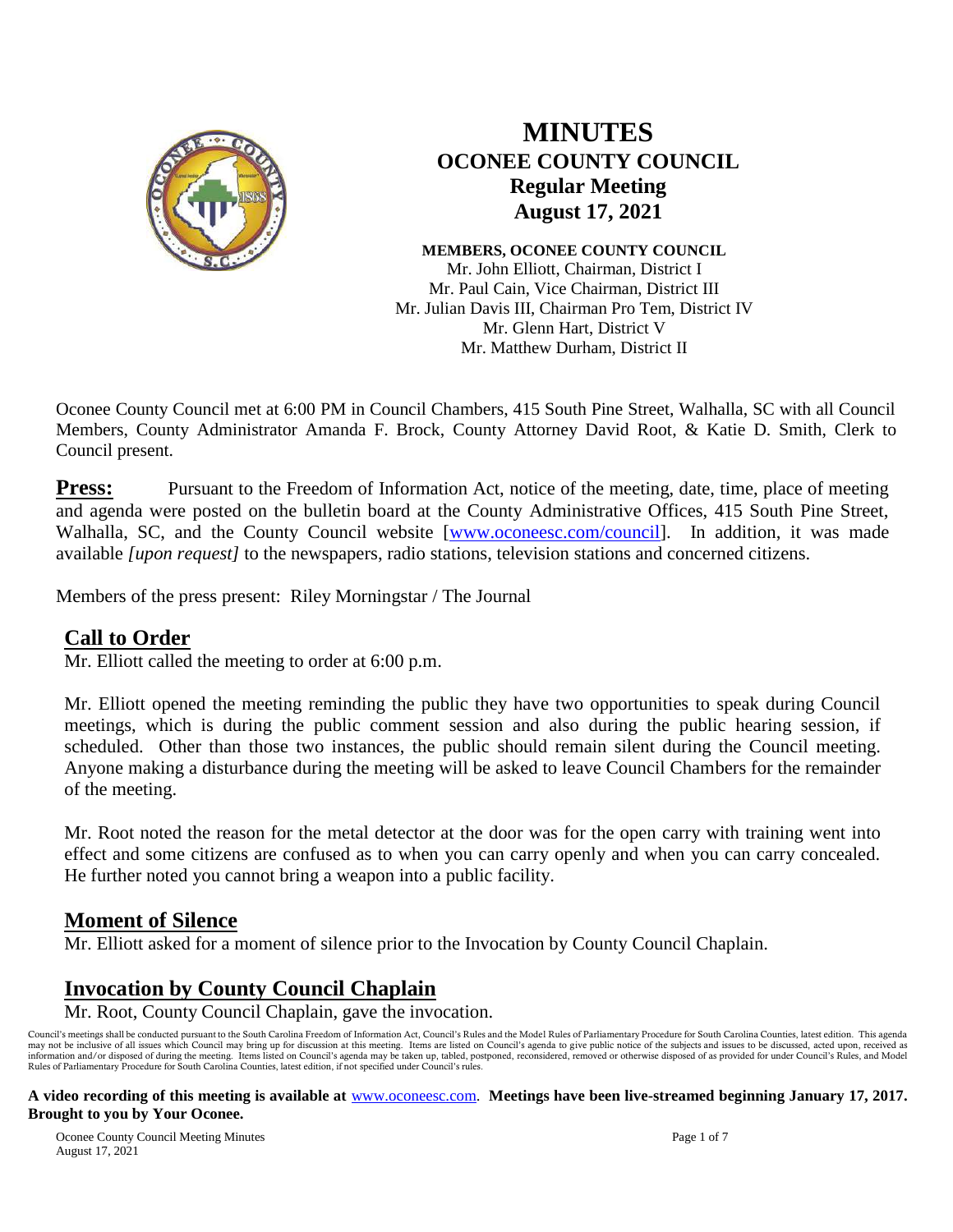### **Pledge of Allegiance**

Mr. Cain led the Pledge of Allegiance to the Flag of the United States of America.

### **Approval of Minutes**

Mr. Durham made a motion, seconded by Mr. Hart, approved  $5 - 0$ , to approve the July 20, 2021 Regular Minutes as presented.

## **Attorney's Comments**

None at this meeting.

### **Administrator's Comments**

Ms. Brock addressed Council with the following items:

- Perry Hill & Utica Mill Hill Villages Opportunity Zone presentation has been rescheduled until September 7, 2021 due to unforeseen circumstances
- Introduction to Ms. Kristie Burr, Voter Registration & Elections Director, has been rescheduled until September 7, 2021 due to the weather

## **Public Comment Session**

*If you are not able to attend in person and you have a comment, you may submit it by contacting our Clerk to Council, Katie Smith at [ksmith@oconeesc.com](mailto:ksmith@oconeesc.com) or 864-718-1023, so that she may receive your comment and read it into the record.* 

Mr. Tony Adams addressed Council regarding the disbursement of the American Rescue Plan Act of 2021 funds that the County has received so far.

Mr. Richard Bock addressed Council regarding buses of illegal immigrants being deposited in Oconee County in the middle of the night under the cover of darkness and hopes another mask mandate is not in our future.

Mr. Perry Smith addressed Council regarding infrastructure and employees of Oconee County and has not received an apology from a Council member for calling citizens "a mob".

Mr. Mickey Haney addressed Council offering an apology for a discrepancy that he made during his budget process presentation and noted he had entered the number wrong, has noticed the County has added the assets on the financial transparency page, and the airport.

Mr. Haney petitioned Council for an extra four minutes during the Public Comment Session.

Mr. Durham made a motion, seconded by Mr. Hart, approved  $5 - 0$ , to allow Mr. Haney to have an additional four minutes to speak during the Public Comment Session.

Mr. Haney continued to address Council regarding the airport hangar rates and reduced property taxes for aircraft.

Council's meetings shall be conducted pursuant to the South Carolina Freedom of Information Act, Council's Rules and the Model Rules of Parliamentary Procedure for South Carolina Counties, latest edition. This agenda may not be inclusive of all issues which Council may bring up for discussion at this meeting. Items are listed on Council's agenda to give public notice of the subjects and issues to be discussed, acted upon, received as i Rules of Parliamentary Procedure for South Carolina Counties, latest edition, if not specified under Council's rules.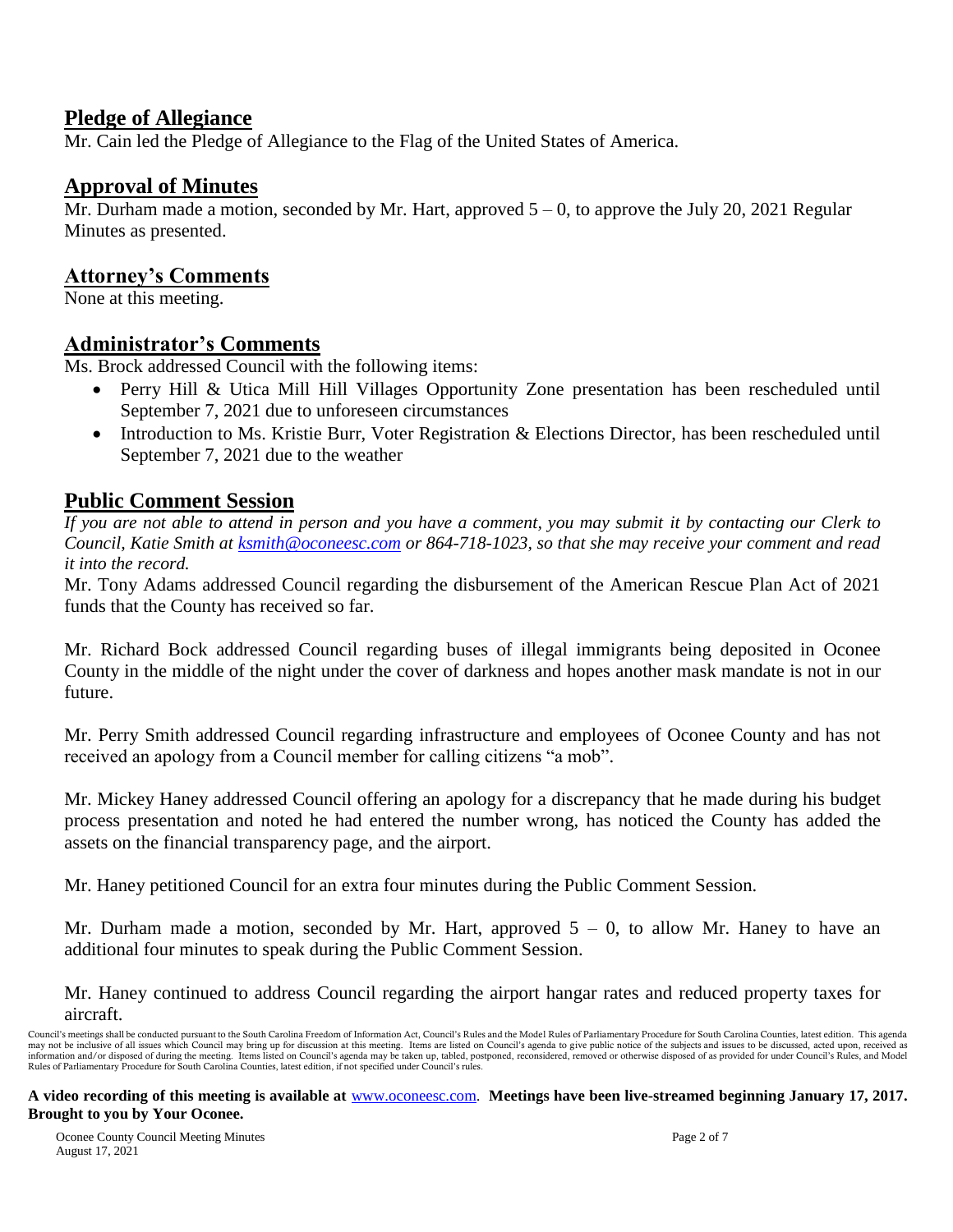### **County Council Response to Public Comment**

Mr. Durham responded to all citizen's comments that spoke during the Public Comment session.

Mr. Hart responded to Mr. Adams' comments.

## **Presentation to Council**

• Perry Hill & Utica Mill Hill Villages Opportunity Zone *Presentation to Council rescheduled until September 7, 2021 – see County Administrator comments*

### **Public Hearings for the Following Ordinances**

*If you are not able to attend in person and you would like to be heard during the public hearings, please contact Katie Smith at or 864-718-1023 so that she may coordinate your participation by telephone.*

**Ordinance 2021-14** "AN ORDINANCE TO APPROPRIATE AND AUTHORIZE THE EXPENDITURE OF A PORTION OF LOCAL CORONAVIRUS FISCAL RECOVERY FUNDING THAT HAS BEEN ALLOCATED TO OCONEE COUNTY UNDER THE AMERICAN RESCUE PLAN ACT OF 2021 ("ARPA"), AS FOLLOWS: (1) APPROPRIATING TWO MILLION AND 00/100 (\$2,000,000.00) DOLLARS OF COUNTY ARPA FUNDING FOR PURPOSES OF NECESSARY WATER INFRASTRUCTURE IMPROVEMENTS FOR THE TOWN OF SALEM ("SALEM WATER INFRASTRUCTURE PROJECT"); (2) AUTHORIZING THE EXPENDITURE, SUBJECT TO CERTAIN TERMS AND CONDITIONS, OF UP TO TWO MILLION AND 00/100 (\$2,000,000.00) DOLLARS OF SUCH APPROPRIATED FUNDS FOR THE SALEM WATER INFRASTRUCTURE PROJECT; AND (3) OTHER MATTERS DIRECTLY RELATED THERETO."

*As directed by Council on June 1, 2021*

Mr. Elliott opened the floor for Public Comment.

Noting that no citizens signed up to address Council; Mr. Elliott opened the floor for any citizen wishing to address Council regarding this ordinance. No citizen addressed Council.

Mr. Elliott asked if any citizens wished to submit written comments regarding this ordinance; no citizen presented any written comments for the record.

Mr. Elliott closed the Public Hearing regarding **Ordinance 2021-14.**

**Ordinance 2021-15** "AN ORDINANCE TO APPROPRIATE AND AUTHORIZE THE EXPENDITURE OF A PORTION OF LOCAL CORONAVIRUS FISCAL RECOVERY FUNDING THAT HAS BEEN ALLOCATED TO OCONEE COUNTY UNDER THE AMERICAN RESCUE PLAN ACT OF 2021 ("ARPA"), AS FOLLOWS: (1) APPROPRIATING ONE MILLION, THREE HUNDRED THOUSAND AND 00/100 (\$1,300,000.00) DOLLARS OF COUNTY ARPA FUNDING FOR PURPOSES OF NECESSARY WATER INFRASTRUCTURE IMPROVEMENTS

Council's meetings shall be conducted pursuant to the South Carolina Freedom of Information Act, Council's Rules and the Model Rules of Parliamentary Procedure for South Carolina Counties, latest edition. This agenda may not be inclusive of all issues which Council may bring up for discussion at this meeting. Items are listed on Council's agenda to give public notice of the subjects and issues to be discussed, acted upon, received as i Rules of Parliamentary Procedure for South Carolina Counties, latest edition, if not specified under Council's rules.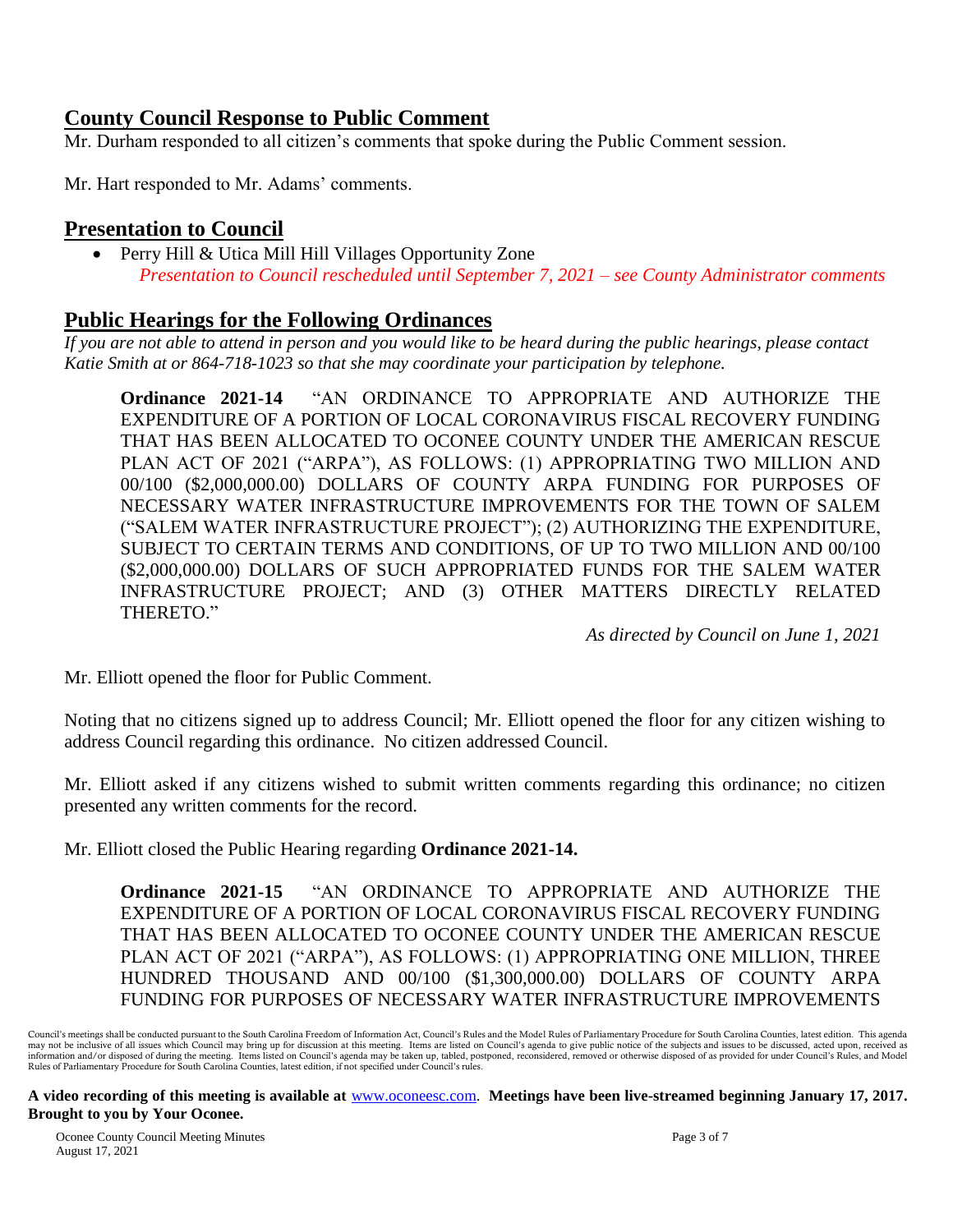FOR THE CITY OF WESTMINSTER ("WESTMINSTER WATER INFRASTRUCTURE PROJECT"); (2) AUTHORIZING THE EXPENDITURE, SUBJECT TO CERTAIN TERMS AND CONDITIONS, OF UP TO ONE MILLION, THREE HUNDRED THOUSAND AND 00/100 (\$1,300,000.00) DOLLARS OF SUCH APPROPRIATED FUNDS FOR THE WESTMINSTER WATER INFRASTRUCTURE PROJECT; AND (3) OTHER MATTERS DIRECTLY RELATED THERETO."

*General Government matter*

Mr. Elliott opened the floor for Public Comment.

Noting that no citizens signed up to address Council; Mr. Elliott opened the floor for any citizen wishing to address Council regarding this ordinance. No citizen addressed Council.

Mr. Elliott asked if any citizens wished to submit written comments regarding this ordinance; no citizen presented any written comments for the record.

Mr. Elliott closed the Public Hearing regarding **Ordinance 2021-15.**

#### **Third Reading of the Following Ordinances**

**Ordinance 2021-14** *[see caption above]*

Mr. Davis made a motion, seconded by Mr. Cain, approved  $5 - 0$ , to approve **Ordinance 2021-14** on third  $\&$ final reading.

**Ordinance 2021-15** *[see caption above]*

Mr. Davis made a motion, seconded by Mr. Hart, approved  $5 - 0$ , to approve **Ordinance 2021-15** on third  $\&$ final reading.

### **Second Reading of the Following Ordinances**

**Ordinance 2021-16** "AN ORDINANCE AUTHORIZING THE CONVEYANCE OF EASEMENT RIGHTS TO THE OCONEE JOINT REGIONAL SEWER AUTHORITY FOR THE PURPOSE OF SEWER INFRASTRUCTURE CONSTRUCTION AND MAINTENANCE AT THE GOLDEN CORNER COMMERCE PARK; AND OTHER MATTERS RELATED THERETO."

*General Government matter*

Mr. Hart made a motion, seconded by Mr. Davis, approved 5 – 0, to approve **Ordinance 2021-16** on second reading.

### **First Reading of the Following Ordinances**

**Ordinance 2021-17** "AN ORDINANCE AUTHORIZING THE EXECUTION AND DELIVERY OF AN AMENDED FEE AGREEMENT BETWEEN OCONEE COUNTY AND PREZERO US SERVICES, LLC, AND AMENDING THE AMENDED FEE AGREEMENT DATED AS OF

Council's meetings shall be conducted pursuant to the South Carolina Freedom of Information Act, Council's Rules and the Model Rules of Parliamentary Procedure for South Carolina Counties, latest edition. This agenda may not be inclusive of all issues which Council may bring up for discussion at this meeting. Items are listed on Council's agenda to give public notice of the subjects and issues to be discussed, acted upon, received as i Rules of Parliamentary Procedure for South Carolina Counties, latest edition, if not specified under Council's rules.

**A video recording of this meeting is available at** [www.oconeesc.com.](http://www.oconeesc.com/) **Meetings have been live-streamed beginning January 17, 2017. Brought to you by Your Oconee.**

Oconee County Council Meeting Minutes Page 4 of 7 August 17, 2021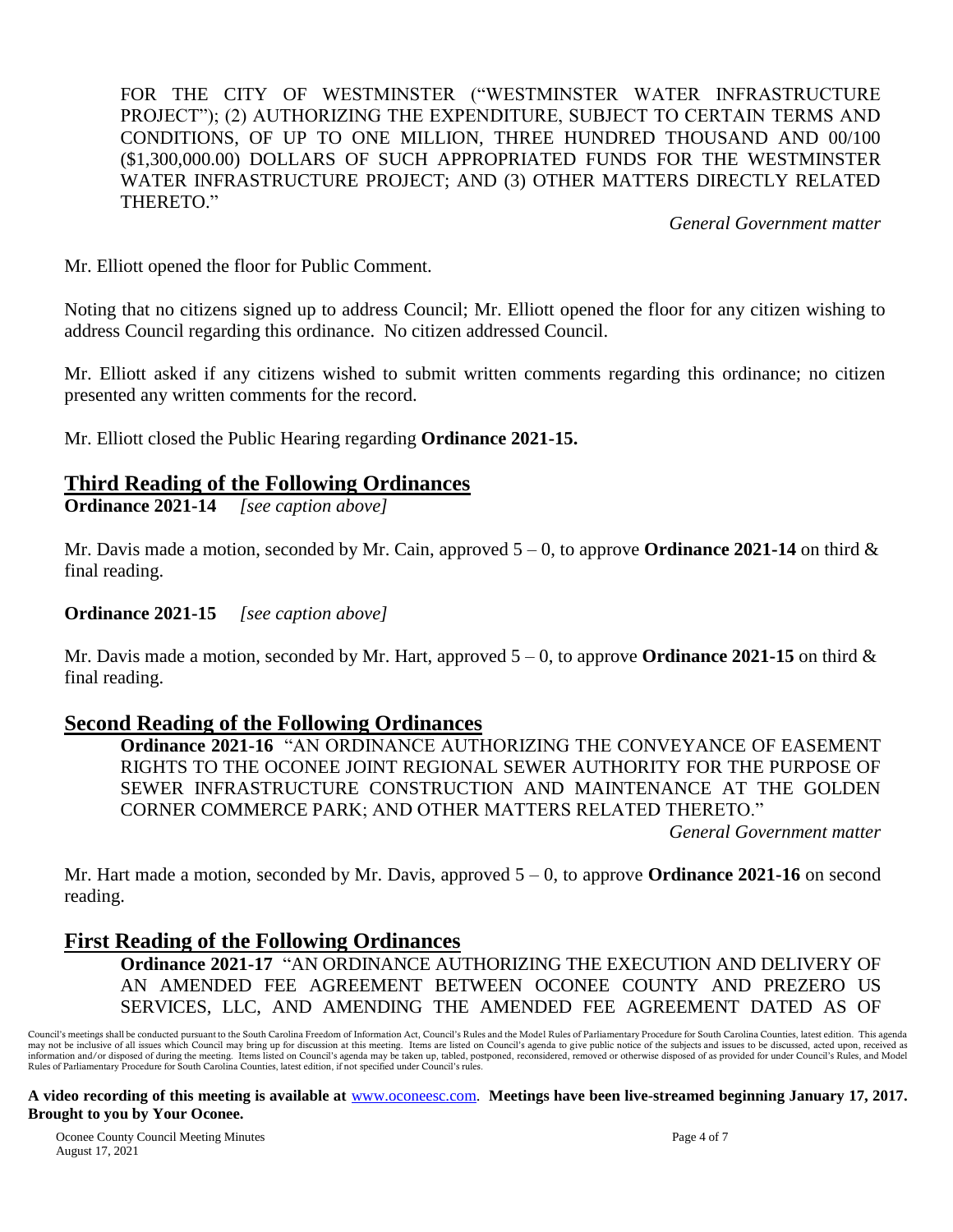*General Government matter*

Mr. Hart made a motion, seconded by Mr. Davis, approved 5 – 0, to approve **Ordinance 2021-17** on first reading.

**Ordinance 2021-18** "AN ORDINANCE TO REZONE PARCEL 192-00-04-028 FROM THE CONSERVATION DISTRICT TO THE LAKE RESIDENTIAL DISTRICT, PURSUANT TO OCONEE COUNTY CODE OF ORDINANCES CHAPTER 38, ARTICLE 8." *Forwarded from the Planning Commission*

Mr. Durham made a motion, seconded by Mr. Hart, approved 5 – 0, to approve **Ordinance 2021-18** on first reading.

### **First & Final Reading of the Following Resolutions**

*[None Scheduled.]*

### **Discussion Regarding Action Items**

## **Procurement #: 21-01 – South Cove Park RV Dump Station / PRT – South Cove / Project: \$189,460.00 10% Contingency: \$18,946.00 Total Award: \$208,406.00**

*Funding from Local Accommodations Tax*

### **Budget:** \$208,460.00 / **Project Cost:** \$208,460.00 / **Balance:** \$0.00

South Cove County Park camping nights have increased 88% over the last 5 years, resulting in the need for additional infrastructure to handle the demand. The addition of this RV Dump Station will double South Cove's capacity for handling camper exits; which is heaviest on holidays and Sunday mornings. The South Cove Park RV Dump Station Project consists of: clearing and stump grubbing of all onsite (in the construction area) trees; Installation of new RV dump station including grading and paving for new dump station parking; grading of new stormwater ditch; water service extension; dump station component installation; 2,000-gallon septic tank installation; and approximately 1000 LF of new septic drain field installation and seeding.

It is the staff's recommendation that Council **[1]** approve the award of ITB 21-01 to Greenstone Construction, LLC., of Seneca SC in the amount of **\$189,460.00**, plus a 10% contingency amount of **\$18,946.00**, for a total award of **\$208,406.00** and **[2]** authorize the County Administrator to execute documents for this project and sign any change orders within the contingency amount.

Mr. Davis made a motion, seconded by Mr. Hart, approved  $4 - 0$  [Mr. Cain recused; recusal form filed with these minutes], to **[1]** approve the award of ITB 21-01 to Greenstone Construction, LLC., of Seneca SC in the amount of **\$189,460.00**, plus a 10% contingency amount of **\$18,946.00**, for a total award of **\$208,406.00** and **[2]** authorize the County Administrator to execute documents for this project and sign any change orders within the contingency amount.

Council's meetings shall be conducted pursuant to the South Carolina Freedom of Information Act, Council's Rules and the Model Rules of Parliamentary Procedure for South Carolina Counties, latest edition. This agenda may not be inclusive of all issues which Council may bring up for discussion at this meeting. Items are listed on Council's agenda to give public notice of the subjects and issues to be discussed, acted upon, received as i Rules of Parliamentary Procedure for South Carolina Counties, latest edition, if not specified under Council's rules.

**A video recording of this meeting is available at** [www.oconeesc.com.](http://www.oconeesc.com/) **Meetings have been live-streamed beginning January 17, 2017. Brought to you by Your Oconee.**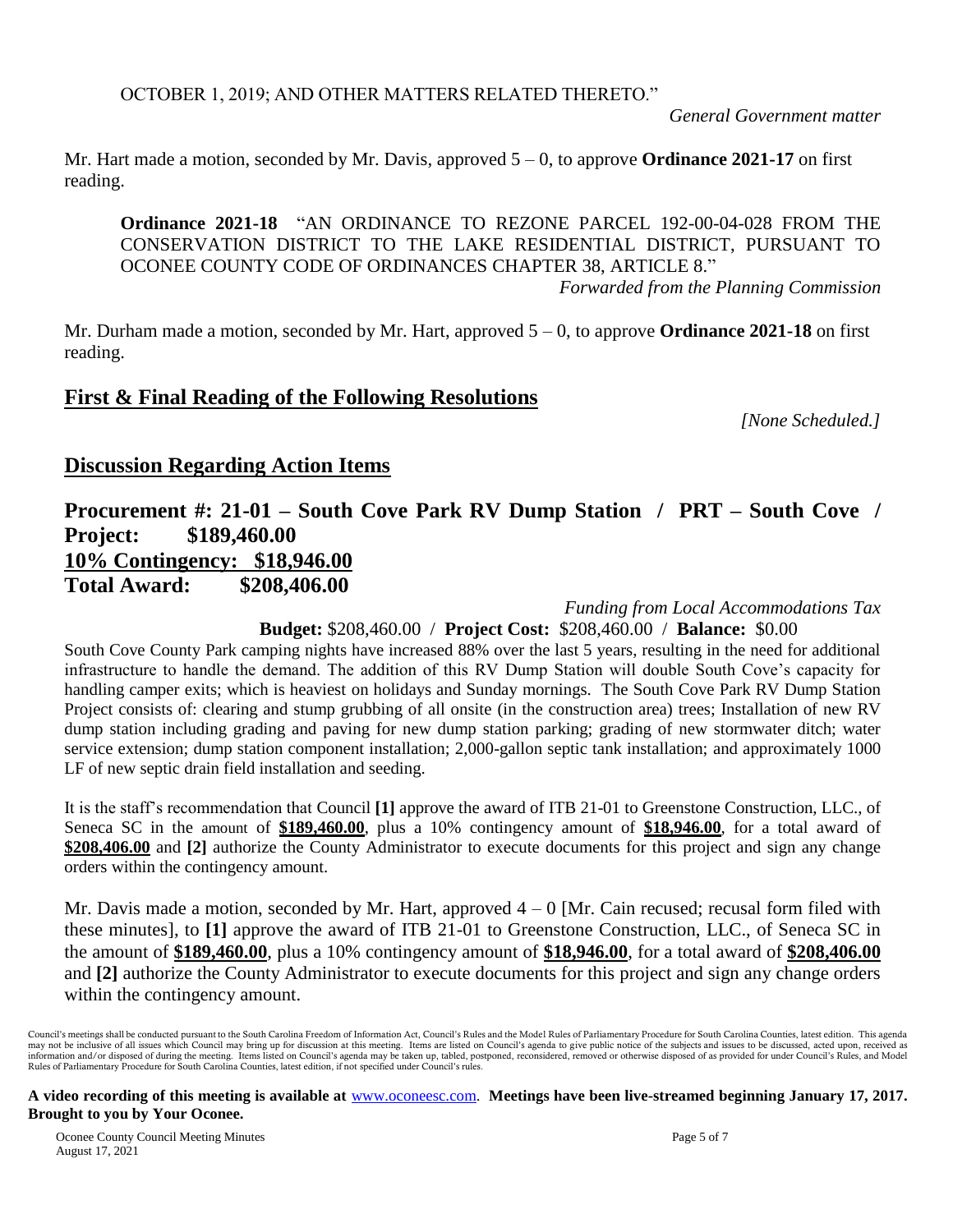**Council consideration and approval for funding allocation in an amount not to exceed \$3,000,000 to the City of Seneca for critical water and wastewater infrastructure improvements throughout the unincorporated and incorporated service area from the Coronavirus State and Local Fiscal Recovery Fund**

Discussion continued to include:

- Initial deliberation and instructing the County Attorney to draft an ordinance to authorize the appropriation and expenditure if Council sees fit
- Three readings and a public hearing on the ordinance
- Request from City of Seneca is included in the backup materials

Mr. Cain made a motion, seconded by Mr. Davis, approved  $5 - 0$ , to direct the County Attorney to draft an appropriation and expenditure ordinance.

### **Council Committee Reports**

Mr. Durham read from a prepared statement [copy filed with backup materials] outlining discussions held at the July 20, 2021 Law Enforcement, Public Safety, Health & Welfare Committee meeting.

### **Board & Commission Appointments**

Building Codes Appeal Board

No nomination was made for the At-Large seat during this meeting.

### **Executive Session:**

Mr. Hart made a motion, seconded by Mr. Davis, approved  $5 - 0$ , to enter into Executive Session for the following purposes, as allowed for in § 30-4-70(a) of the South Carolina Code of Laws:

*[1] Discussion regarding an Economic Development matter, Project Remy.*

*[2] Discussion regarding an Economic Development matter, Project Thread.*

*[3] Discussion regarding an Economic Development matter, Project Ruby Slipper.*

*[4] Discussion regarding an Economic Development matter, Project Street Car.*

*[5] Receive legal advice and discuss contractual matter regarding potential acquisition of real property.*

*[6] Receive legal advice and discuss contractual matter related to acquisition of real property interest for infrastructure development.*

*[7] Receive legal advice and discuss potential litigation related to Elevated Youth Services.*

Council's meetings shall be conducted pursuant to the South Carolina Freedom of Information Act, Council's Rules and the Model Rules of Parliamentary Procedure for South Carolina Counties, latest edition. This agenda may not be inclusive of all issues which Council may bring up for discussion at this meeting. Items are listed on Council's agenda to give public notice of the subjects and issues to be discussed, acted upon, received as i Rules of Parliamentary Procedure for South Carolina Counties, latest edition, if not specified under Council's rules.